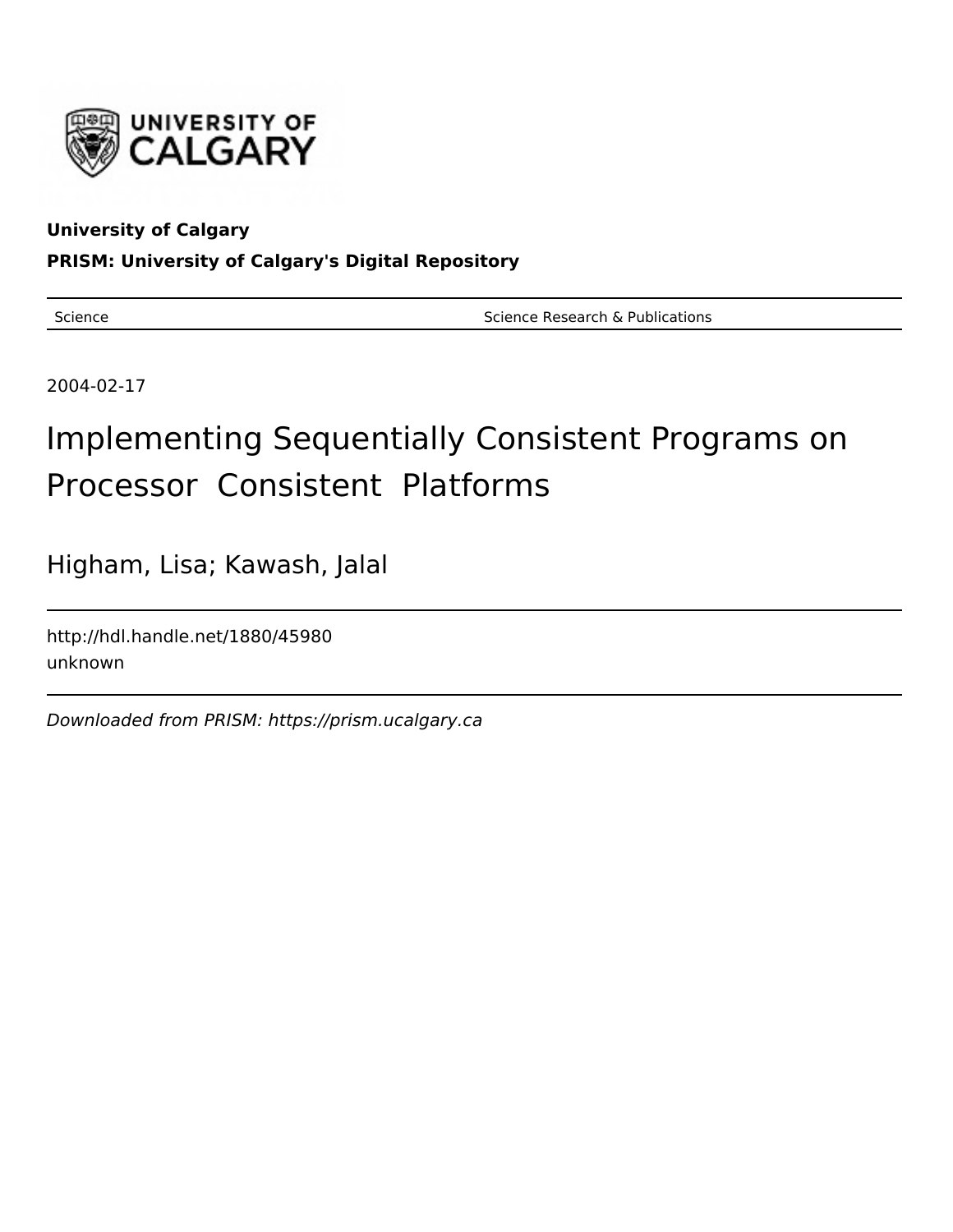# **Implementing Sequentially Consistent Programs on Processor Consistent Platforms**

Lisa Higham<sup>(1)</sup> and Jalal Kawash<sup>(1),(2)</sup>

higham@cpsc.ucalgary.ca jkawash@ausharjah.edu

 $(1)$ Department of Computer Science, The University of Calgary, Calgary, Canada

(2)Department of Computer Science, American University of Sharjah, Sharjah, UAE

#### **Abstract**

Designers of distributed algorithms typically assume strong memory consistency guarantees, but system implementations provide weaker guarantees for better performance and scalability. This motivates the study of how to implement programs designed for sequential consistency on platforms with weaker consistency models. Typically, such implementations are impossible using only read and write operations to shared variables. For example, Sparc's Total Store Order machines (and their even weaker Partial Store Order and Relaxed Memory Order machines), the PowerPC, Alpha, Java and most variants of processor consistency all require the use of strong and expensive built in hardware synchronization primitives to implement mutual exclusion. One variant of processor consistency originally proposed by Goodman and called here PC-G is an exception. It is known that PC-G provides just enough consistency to implement mutual exclusion using only reads and writes. This paper extends the study of Goodman's version of processor consistency from specific problems (such as mutual exclusion) to arbitrary ones. That is, we investigate the existence of compilers to convert programs that use shared read/write variables with sequentially consistent memory semantics, to programs that use read/write variables with PC-G consistency semantics.

We first provide a simple program transformation, and prove that it compiles any 2-process program with only single-writer variables from sequentially consistency to PC-G consistency. We next prove that no similar simple compiler exists for even a very restricted class of 3 process programs.

Even though our program transformation is not a general compiler for 3 or more processes, it does correctly transform some specific *n*-process programs from sequentially consistency to PC-G consistency. In particular, for the special case of the (necessarily randomized) Test&Set algorithm of Tromp and Vitanyi, our transformation extends to any number of processes. Thus, one notable outcome is an implementation of Test&Set on PC-G that uses only reads and writes of shared variables. This is the first expected, wait-free implementation of Test&Set on any weak memory model, and illustrates the use of randomization with a weak memory model.

**Keywords:** Memory consistency models, sequential consistency, processor consistency, program transformation, expected wait-free Test&Set.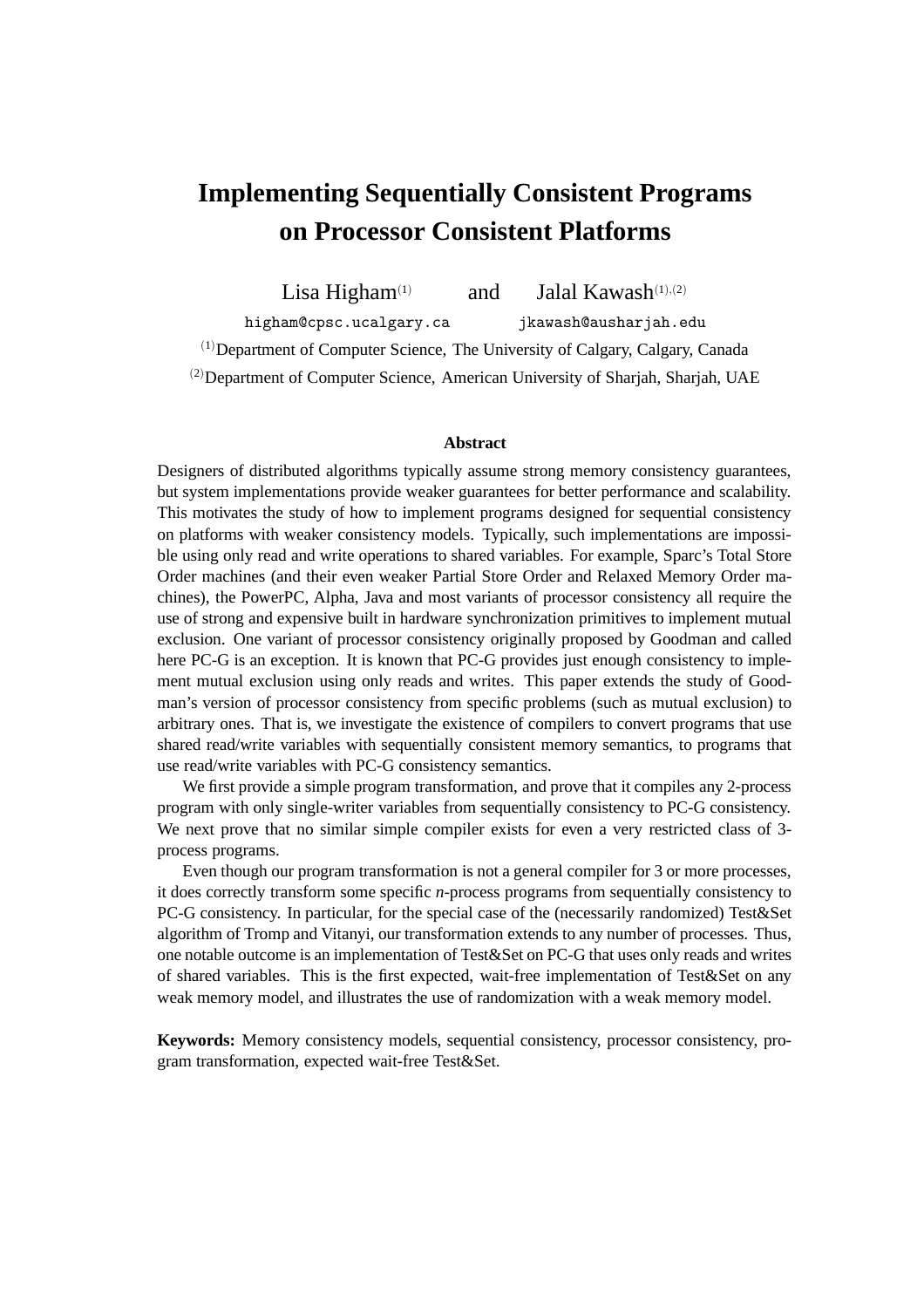# **1 Introduction**

Designers of distributed algorithms typically assume strong memory consistency guarantees, which ensure a high degree of agreement between the processes' views of the state of the shared objects. One of the strongest models, Lamport's sequential consistency [11], requires agreement on a single view of the objects' state between all the system processes. However, actual systems provide weaker consistency guarantees than sequential consistency in order to achieve better scalability, performance, and availability. While it is easier to design algorithms for strong consistency models, the systems with weaker consistency guarantees are more efficient. This motivates us to investigate how to implement algorithms that are designed assuming sequentially consistency on systems that have weaker consistency guarantees.

Such an implementation can be complicated. Since, for most weak models, even mutual exclusion is impossible using only reads and writes to shared variables, algorithms typically need to be augmented with hardware specific synchronization primitives to maintain correctness. For example, Sparc's Total Store Order machines (and their even weaker Partial Store Order and Relaxed Memory Order machines), the PowerPC, Alpha, Java and most variants of processor consistency all require the use of strong and expensive built in hardware synchronization primitives to implement mutual exclusion [6, 8]. Processor Consistency – Goodman's version [2, 1] (abbreviated, PC-G) is an exception<sup>1</sup>. Though weaker than sequential consistency, PC-G guarantees that processes have just enough agreement about the current state of shared memory to support synchronization using only reads and writes of shared variables<sup>2</sup>. Some sequentially consistent algorithms that use read/write operations are correct for PC-G without any modifications. For example, Ahamad *et. al.* have shown that Peterson's mutual exclusion algorithm [15] is correct for PC-G. Lamport's bakery algorithm [10], however, fails for PC-G [1]. Previously [7], in an effort to understand the impact of weakening the consistency guarantees, we studied the implementation of mutual exclusion algorithms on PC-G platforms<sup>3</sup>. We established tight bounds on the number and type (singleor multi-writer) of variables that a mutual exclusion algorithm must use in order to be correct for PC-G; we determined that most, but not all, of the well known mutual exclusion algorithms [16], which were developed for sequential consistency, fail under only PC-G memory consistency; and we showed that, in contrast to sequential consistency, multi-writer variables cannot be constructed from single-writer variables in a PC-G memory [7].

Previous work has not addressed the more general problem of determining necessary and sufficient conditions for implementing an arbitrary sequentially consistent algorithm on a given weak platform with just read/write variables. This paper reports progress towards this more general goal. Since PC-G is known to support at least mutual-exclusion, while most other models cannot, we begin our study with the PC-G model. Specifically, using the addition of only one multi-writer variable, we provide a simple implementation on a PC-G platform of any 2-process sequentially consistent program that uses only single-writer variables. We also prove that our transformation, and any other meeting some specific constraints, can fail to correctly implement even a restricted

<sup>&</sup>lt;sup>1</sup>The term processor consistency has been used to refer to a range of similar but subtly different memory models [19]. The one referred to in this paper is due to Ahamad *et. al.*'s [1] interpretation of Goodman's original work.

<sup>2</sup>Even among all the processor consistency variants, only PC-G is strong enough to support a solution to mutual exclusion without strong synchronization primitives.

<sup>3</sup>We use *platform* to mean a collection of shared objects together with their consistency guarantees. The PC-G platform has read/write variables and PC-G consistency.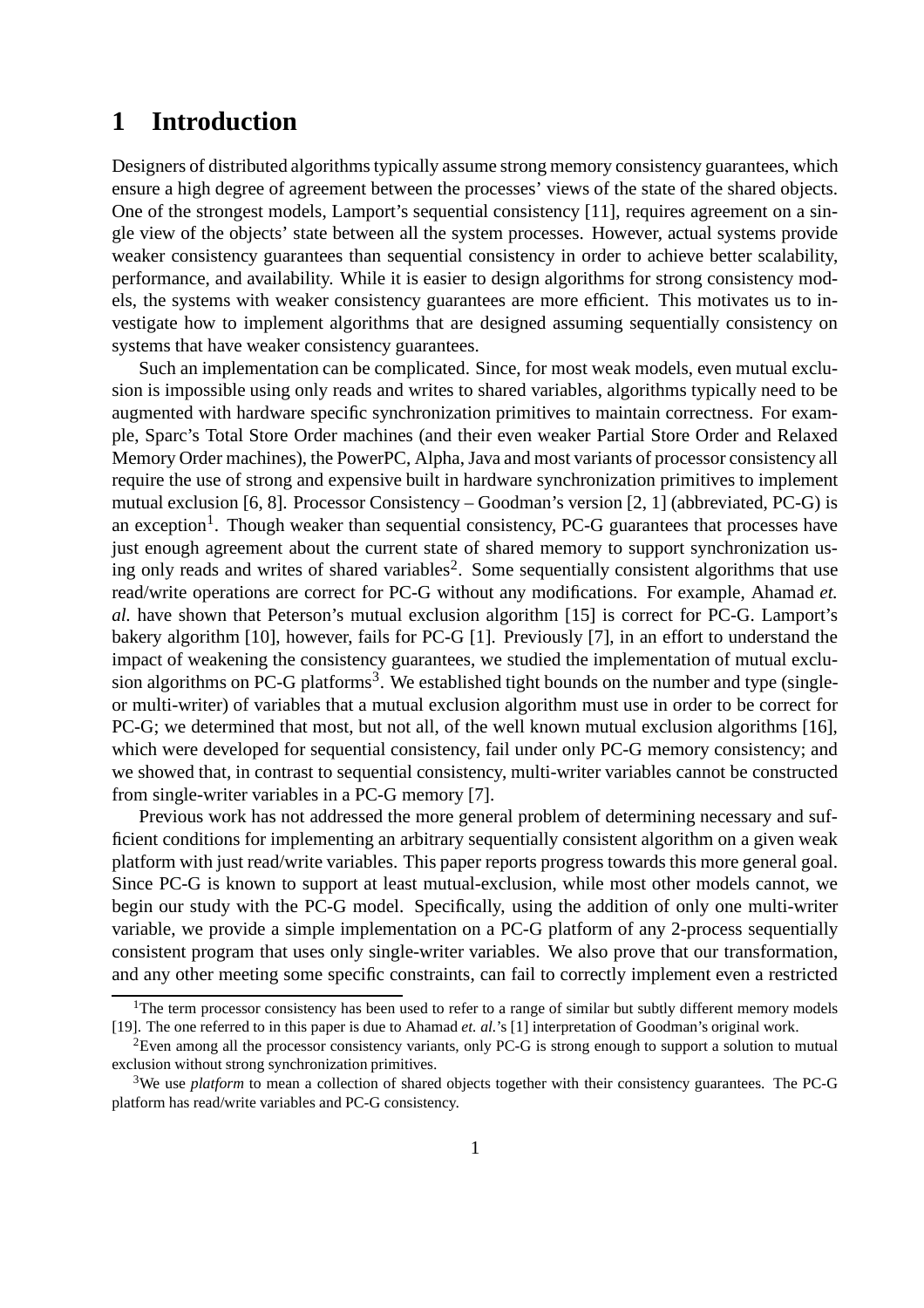class of 3-process sequentially consistent systems on PC-G platforms (Section 3). Our transformation is therefore restricted to just 2 processes. However, there are potentially practical applications because there are 2-process algorithms that use only single-writer variables and solve synchronization problems in sequentially consistent systems. One example is Lamport's bakery algorithm for mutual exclusion [10]. We have addressed its correctness for PC-G previously [7]. Another is Tromp and Vitanyi's remarkable randomized algorithm for expected wait-free Test&Set [18]. In Section 4 we use our transformation to implement the 2-process expected wait-free Test&Set of Tromp and Vitanyi on a PC-G platform. Then we exploit additional properties of the Test&Set problem to extend it to the *n*-process case (even though this method is shown to fail even for 3 processes for some other programs.) So, as a consequence of our investigation, we achieve an implementation of Test&Set on a model weaker than sequential consistency using only read/write variables. This is the first expected wait-free Test&Set on a consistency model that is weaker than sequential consistency.

In order to make our results precise, we begin by providing a framework for modeling and comparing systems with different memory consistency models (Section 2). The framework is of independent interest because it allows us to define transformations between systems at various levels of abstraction and provides the strategy for proving their equivalence. The remainder of the paper is simplified by exploiting the tools and methods of this framework.

Our goal is to ensure that computations of our transformed algorithms are indistinguishable from sequentially consistent computations of the original algorithms. It may be asked why we do not, instead, strive to ensure the even stronger guarantee of Linearizable memory consistency, which was formalized by Herlihy and Wing [4]. Linearizability requires that the sequentially consistent total order also agrees with the real time order when operations actually occurred. This requires some notion of the real time interval of an operation, which is not available to processors in a fully asynchronous system. Since there is no notion of global time in weak memory consistency models, we restrict our correctness requirement to sequential consistency.

### **2 Framework**

### **2.1 Multiprocess systems**

A multiprocess system can be modeled as a collection of *processes* operating on a collection of *shared data objects* under some partial order constraints called a *memory consistency model*. To define a system, we specify each of these components.

**Objects:** A shared data object is defined by providing its initial state and the operation invocations that can be applied to the object, and specifying the set of allowable sequences of operations that arise from a sequence of such invocations. An arbitrary sequence of operations applied to object *X* is *valid for X* if and only if it is in the specification of *X*. An arbitrary sequence *S* of operations (applied to possibly several objects) is *valid* if and only if, for each object *X*, the subsequence of *S* consisting of exactly those operations applied to *X* is valid for *X*. All sections except Section 4 consider only variables that can be written and read, and which are defined as follows.

A *read/write variable*, *x*, is initially undefined, and supports the operations: write $(x, y)$ , which assigns a value v to variable *x*, and read( $x$ ) = v, which returns the value v for variable *x*. A sequence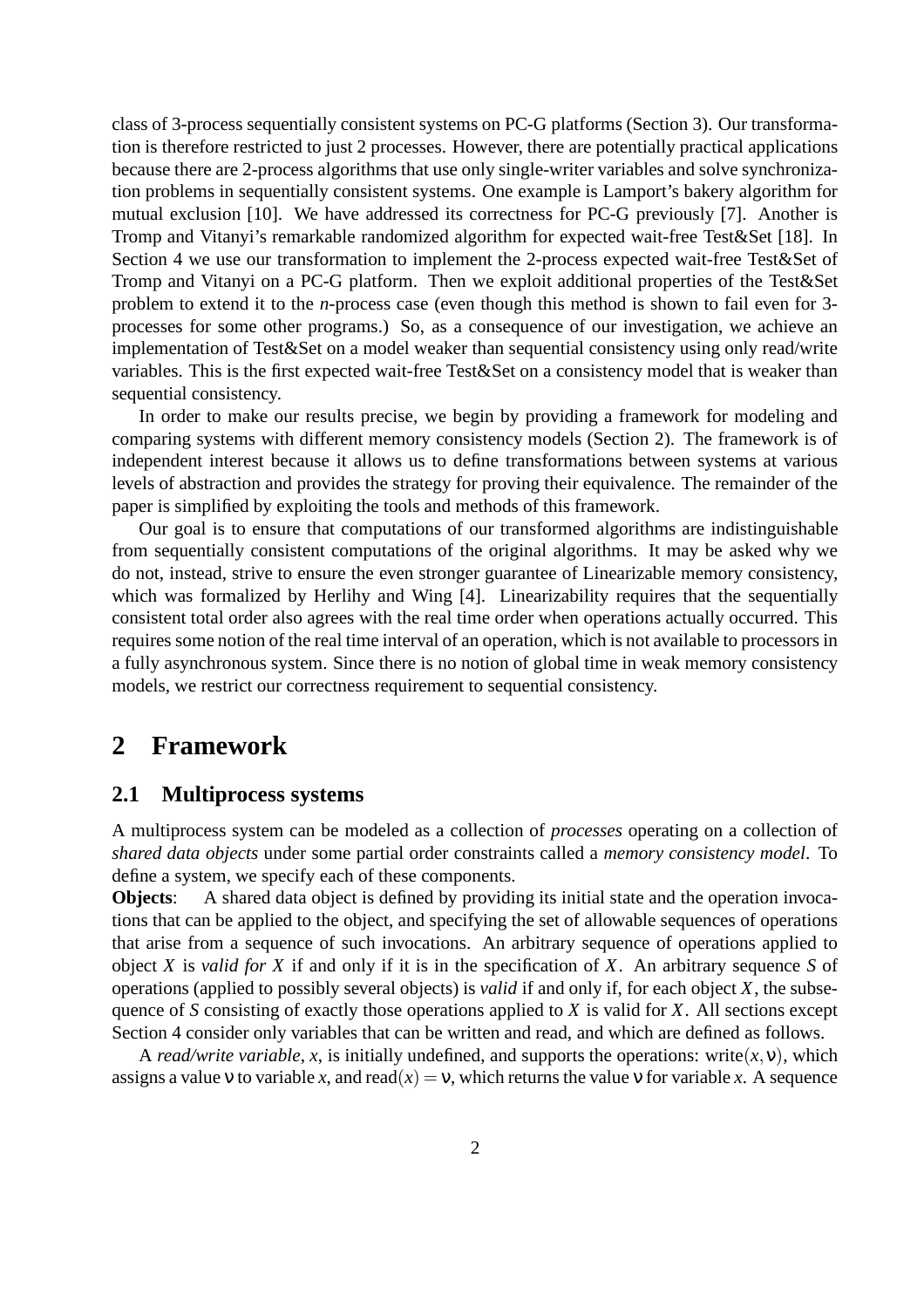of read and write operations to *x*, is valid if the value returned by each read operation is the same as the value written by the most recent preceding write operation in the sequence.

A read/write variable is a *single-writer variable* if it can be written by only one process, otherwise it is a *multi-writer variable*.

Each operation has an invocation and a response component. For the operation read( $x$ ) = v the invocation component is read(*x*) and the response is v. For the operation write(*x*, v), the invocation component is also write $(x, y)$  and the response is an acknowledgement that is ignored for this paper.<br>**Processes:** A *process* in a multiprocess system is just sequential code whose (non-local) oper-A *process* in a multiprocess system is just sequential code whose (non-local) operation invocations are applied to objects in the system. The order of the operation invocations by any process induces a total order (per process) on its resulting operations, and a partial order called *program order* on any collection of operations, *O*. This partial order is denoted  $(O, \frac{prog}{})$ .

Let *P* be a set of processes whose operation invocations are applied to shared objects in *J*. Then the pair  $(P, J)$  is called a *(multiprocess) program* and *P* is *consistent* with *J*.

This section and Section 3 are concerned with processes whose non-local operation invocations are applied to shared read/write variables.

**Memory consistency models**: A *computation* of a multiprocess program  $(P, J)$  is a collection of sequences of operations, one for each process  $p \in P$ , where the operation invocations in *p*'s sequence arise from *p*'s code and are in *p*'s program order.

Notice that the response components of the operations in a computation are not constrained by the preceding definitions. Rather, the possible responses to the invocations are determined by the architecture, which we model as a set of memory consistency constraints. Thus a *memory consistency model* is a set of partial order constraints on the operations of a computation. These partial orders are usually defined on subsets of all the operations. Given a set *O* of operations, a process *p* and an object *x*, the notation  $O|p$  denotes the subset of *O* that are operations invoked by *p*, *O*|*x* denotes the operations that are applied to *x*, and *O*|*w* denotes those that are write operations. Subsection 2.2 defines the three memory consistency models used in this paper.

**Systems**: Let *J* be a set of objects and *P* a set of processes consistent with *J*, and let *M* be a memory consistency model. Then the triple (*P*, *J*,*M*) is called a *(multiprocess) system*. The *computations of a multiprocess system*  $(P, J, M)$  are all the computations of the program  $(P, J)$  that satisfy the memory consistency constraints *M*.

### **2.2 Three Memory Consistency Models**

This section presents the three widely cited memory consistency models, sequential consistency, P-RAM, and PC-G, and an architecture that gives rise to each<sup>4</sup>.

The weakest of these, P-RAM, due to Lipton and Sandberg [12], captures the basic architecture of a fully-replicated, fully-distributed memory. Architectures that implement the P-RAM model are very common in distributed systems [17]. An example architecture with four processes is given in Figure 1. Processes are connected by direct, reliable, FIFO channels, such as TCP connections. Each process has a complete copy of memory. A process reads from its local copy of memory. A write is applied to the local copy, and is propagated to all other processes, which apply it lo-

<sup>&</sup>lt;sup>4</sup>The framework of Subsection 2.3 can be used to prove that these intuitions are correct (see [9, 5] for the techniques).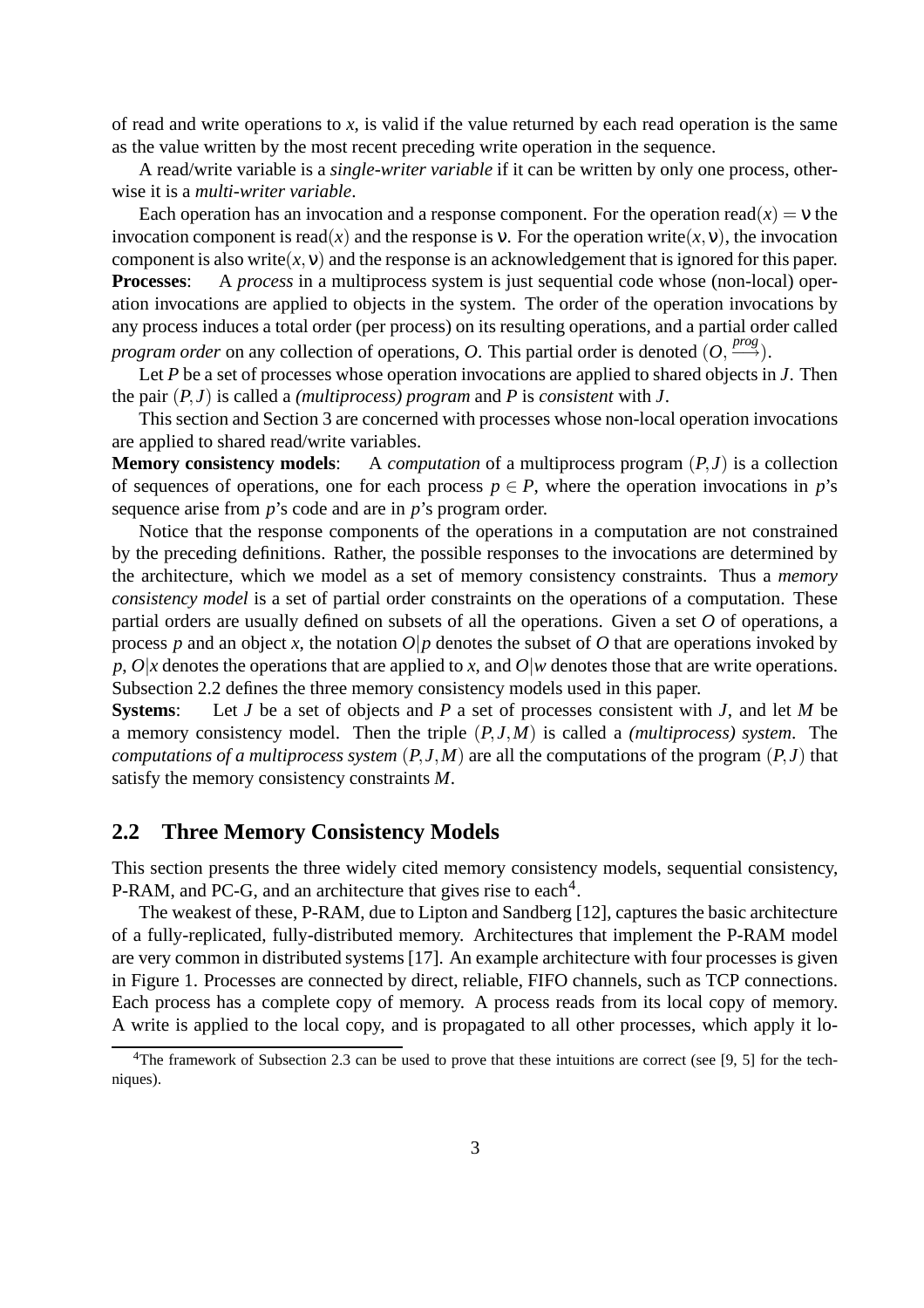cally. The propagation of writes to the processes could cause writes to arrive in different orders at different processes [14].



Figure 1: An implementation of P-RAM with four processes.

P-RAM consistency orders operations from each process' point of view. Each process only "sees" all of its own operations and other processes' writes. In P-RAM there must be, for each process, a linear ordering of its operations and all others' write operations that maintains program order and is valid. This does not mean that all processes will order all operations in the same way since the interleaving of the operations by different processes can be perceived differently by each process. The following definition is based on that of Ahamad *et. al.*[1] but reformulated using our framework.<sup>5</sup>

**Definition 2.1** Let  $O$  be all the operations of a computation  $C$  of a multiprocess program  $(P, J)$ . Then C is P-RAM if for each process  $p \in P$  there is a valid total order  $(O|p\cup O|w, \stackrel{L_p}{\longrightarrow})$  satisfying  $(O|p \cup O|w, \frac{prog}{\longrightarrow}) \subseteq (O|p \cup O|w, \frac{L_p}{\longrightarrow}).$ 

Sequential consistency requires a single linear ordering of all the operations that agrees with each process's view.

**Definition 2.2** Let O be all the operations of a computation C of a multiprocess program  $(P, J)$ . *Then C* is sequentially consistent, *abbreviated* SC, *if there is a valid total order*  $(0, \stackrel{L}{\longrightarrow})$  *such that*  $(O, \xrightarrow{prog} ) \subseteq (O, \xrightarrow{L}).$ 

An equivalent definition of sequential consistency is [9]:

**Definition 2.3** Let O be all the operations of a computation C of a multiprocess program  $(P, J)$ . *Then C is* sequentially consistent *if for each process*  $p \in P$  *there is a valid total order*  $(O|p \cup P)$  $O(w, \stackrel{L_p}{\longrightarrow})$  *satisfying:* 

1. 
$$
(O|p\cup O|w, \xrightarrow{prog}) \subseteq (O|p\cup O|w, \xrightarrow{L_p})
$$
 and 2.  $\forall q \in P, (O|w, \xrightarrow{L_p}) = (O|w, \xrightarrow{L_q}).$ 

From the second definition it is clear that sequential consistency requires P-RAM consistency plus agreement on the order of writes by all processes. Such agreement can be achieved in a P-RAM machine by requiring the processes of Figure 1 to perform their writes in a critical section. One

 $5$ Other interpretations of the original intentions of Lipton and Sandberg are also possible [19].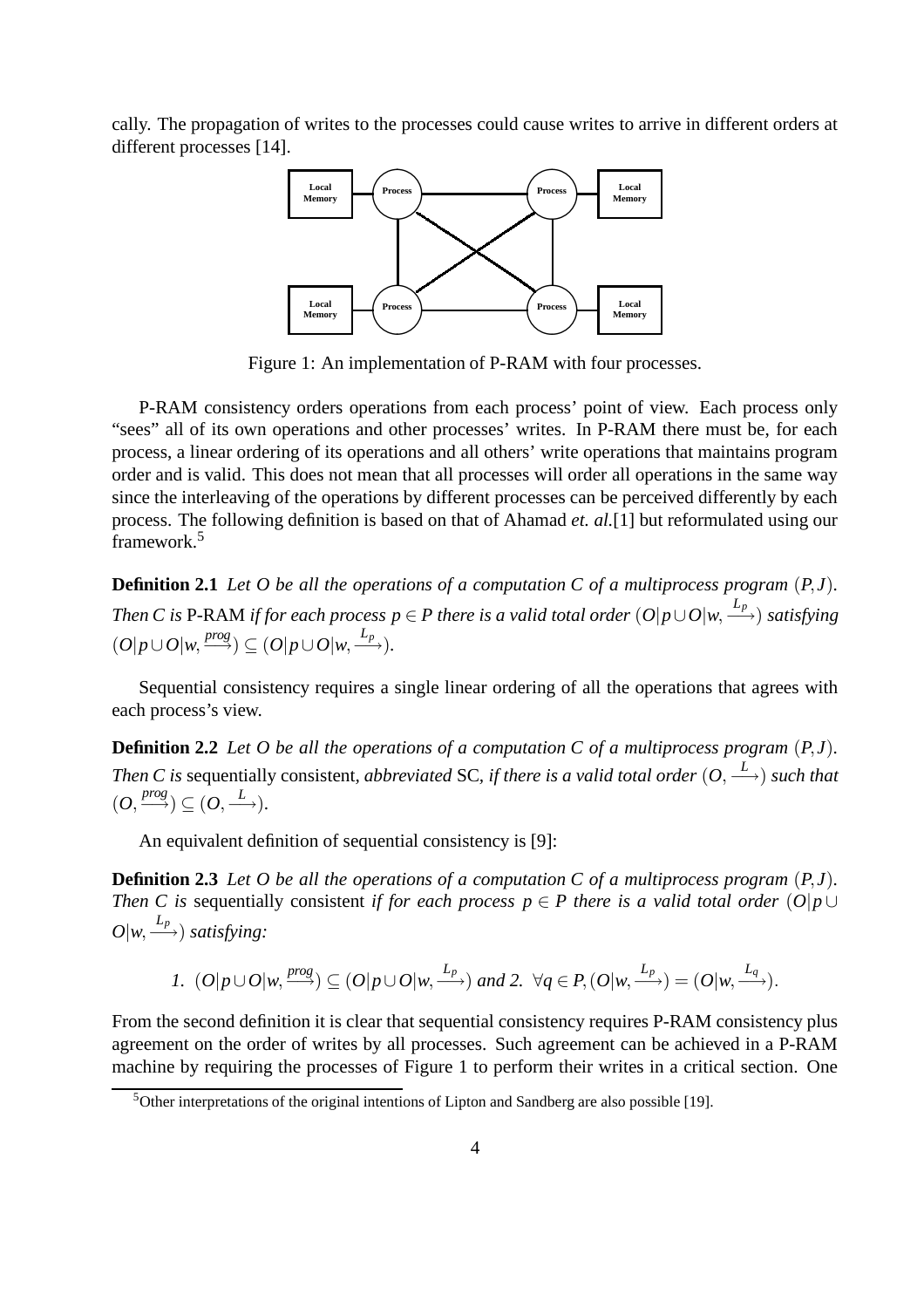(inefficient) way to achieve this is to circulate a token on a logical ring of all the processes.<sup>6</sup> To perform a write, a process must wait for the token. The process passes the token after receiving acknowledgements from all other processes that its write has been applied everywhere.

In addition to P-RAM, processor consistency [2] requires that writes to the same variable are seen by all processes in program order. The following definition is due to Ahamad *et. al.*[1].

**Definition 2.4** Let O be all the operations of a computation C of a multiprocess program  $(P, J)$ . Then C is PC-G if for each process  $p \in P$  there is a valid total order  $(O|p\cup O|w, \stackrel{L_p}{\longrightarrow})$  satisfying:

1.  $(O|p\cup O|w, \frac{prog}{\longrightarrow}) \subseteq (O|p\cup O|w, \frac{L_p}{\longrightarrow})$  and 2.  $\forall q \in P$  and  $\forall x \in J, (O|w\cap O|x, \frac{L_p}{\longrightarrow}) = (O|w\cap O|x, \frac{L_q}{\longrightarrow}).$ 

PC-G can be obtained from the architecture of Figure 1 by creating, for each variable, a logical ring with a circulating token. Writes are performed similarly to the sequentially consistent implementation except there is a token for each variable. A write by process *p* to variable *x* can be performed only when *p* receives the token for *x*, thus guaranteeing Condition 2 of Definition 2.4. Notice that for single-writer variables, Condition 2 follows from the preservation of program order guaranteed by Condition 1, so circulating tokens are only required for multi-writer variables.

The simulation of sequential consistency on a P-RAM machine requires one critical section in which processes can perform their writes. However, the PC-G simulation requires as many critical sections as variables, allowing two processes to engage in their critical sections simultaneously as long as they are writing different variables. Hence, for a given program, P-RAM admits more computations than both PC-G and sequential consistency, and PC-G admits more computations than sequential consistency.

### **2.3 Transformations, Interpretations, Implementations and Compilers**

Call a collection of objects and a memory consistency model a *platform*. To investigate the possibility of implementing one system on a weaker platform, we first make precise what it means to transform one system, called the *specified system* (with corresponding *specified* objects, processes and memory consistency) into another system that uses a different platform, called the *target platform* (with corresponding *target* objects, and memory consistency). See Figure 2. An operation on a specified object is *transformed* to the target platform by providing a subroutine for the operation invocation that uses only operation invocations on the target objects. If the specified operation invocation has an accompanying response, then the subroutine must return a value of the same type as this response. An *object is transformed* to the target platform by transforming each of its operations. A transformation of all the objects of the specified system to the target objects can be naturally extended to a *process transformation* by replacing each of its operation invocations with the subroutine for that operation. The transformed processes together with the target platform comprise the *transformed system*. The transformed system gives rise to a collection of computations — exactly those that arise from the transformed processes interacting with the target objects and satisfying the target memory consistency constraints. Any such computation can be *interpreted* as a computation of the specified program by attaching to each operation invocation of the specified program, the value returned by the corresponding subroutine.

<sup>&</sup>lt;sup>6</sup>Another way is to use timestamps to implement what Tanenbaum and Steen call totally-ordered multicasting [17].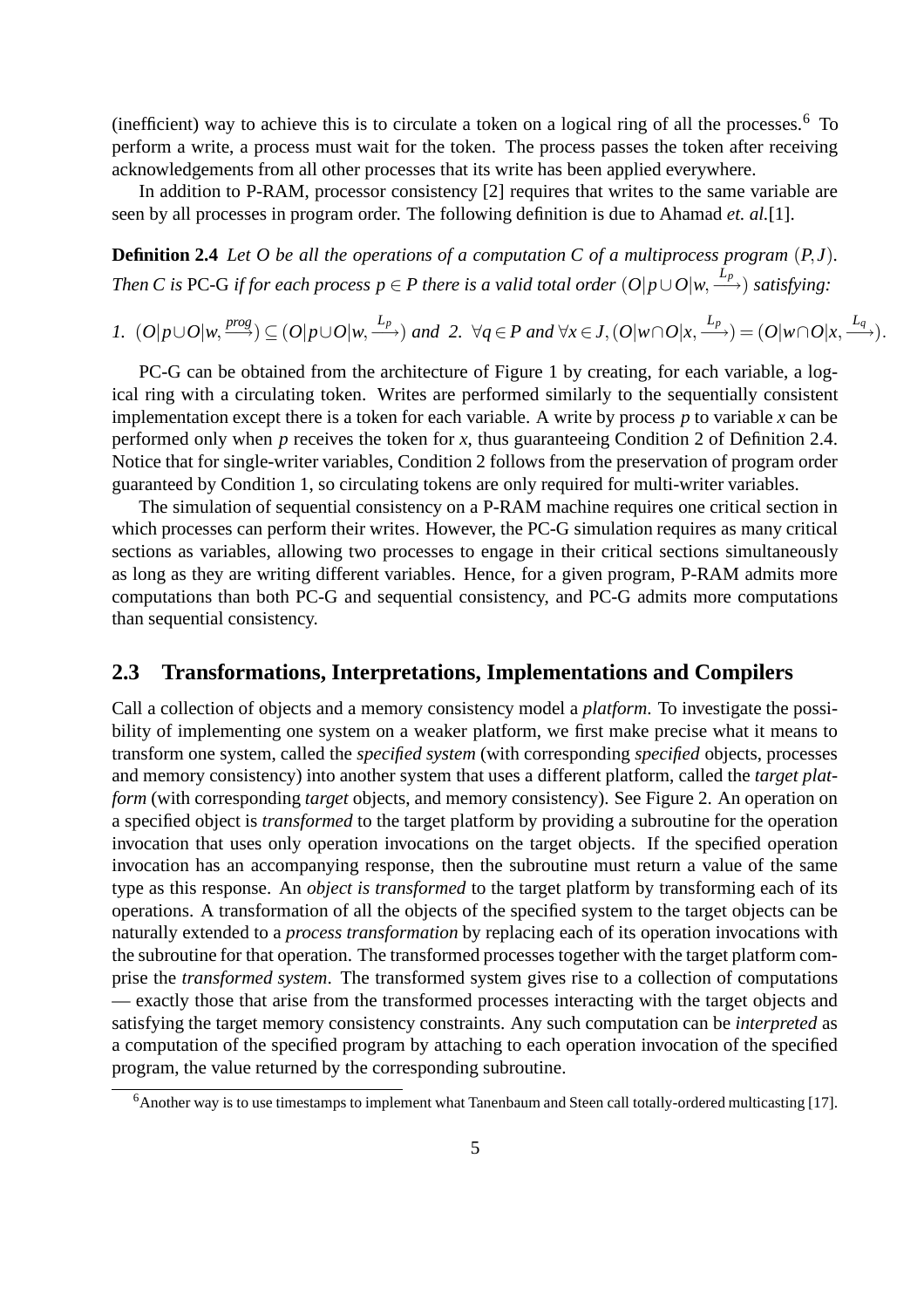

Figure 2: Program transformation and computation interpretation (If  $C' \subseteq C$ , then the transformation is an implementation.)

A transformation of a specified program will be called an implementation of the specified system, if, informally, in Figure 2, the set  $C'$  of computations produced by traveling the long way around is a non-empty subset of the computations *C* allowed by the specification. More precisely, let *C* be the set of computations of a multiprocess system  $(P, J, M)$ . Let  $\hat{P}$  be the processes of a transformation of  $(P, J, M)$  to a platform  $(\hat{J}, \hat{M})$ . Let  $\hat{D}$  be any computation of system  $(\hat{P}, \hat{J}, \hat{M})$  and let *D'* be the interpretation of  $\overrightarrow{D}$  for  $(P, J)$ . Then the transformation is an *implementation* of the *system*  $(P, J, M)$  *on the platform*  $(\hat{J}, \hat{M})$  if  $D' \in C$  for any such  $D'$ . If, for every set of processes *P* consistent with *J* a given transformation is an implementation of the system  $(P, J, M)$  on the platform  $(\hat{J}, \hat{M})$ , then that transformation is a *compiler from platform*  $(J, M)$  *to platform*  $(\hat{J}, \hat{M})$ .

For the rest of this paper, operations on specified objects are enclosed in angle brackets; operations on target objects are not bracketed.

# **3 Compiling SC Platforms to PC-G Platforms**

Our goal is to provide a compiler that transforms sequentially consistent systems with read/write shared variables to equivalent systems with only read/write variables and PC-G consistency (henceforth called a *PC-G platform*). Subsection 3.1 achieves this for any 2-process sequentially consistent system provided its shared objects are all single-writer variables. The compiler is extremely simple and uses only one additional variable — a bounded multi-writer variable that is written (but never read!) by each of the two processes. In fact, the multi-writer variables need have only one possible value, though for clarity we use two values. We have been unable to find such a general compiler for more than two processes. However, as shown in Subsection 3.2, if there is one it must be substantially more involved than the simple one that works for two processes.

### **3.1 Two-Process Case**

**Transformation:** Let *J* be any collection of shared single-writer variables. We construct a transformation of any 2-process program  $P = \{p, q\}$  that is consistent with *J* to a PC-G platform with one additional variable, *m*, which is a multi-writer variable. Let *y* denote either process in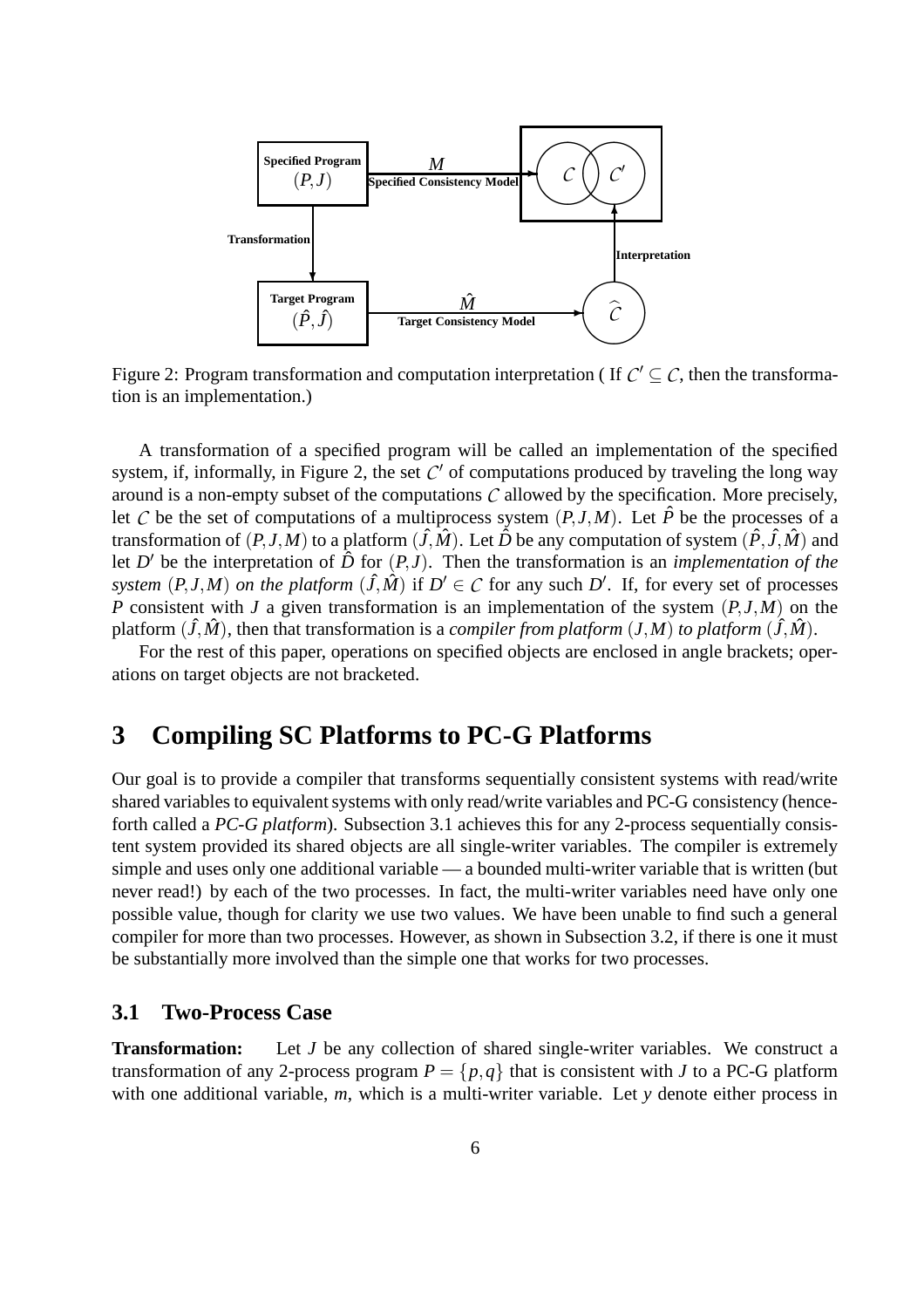$\{p,q\}$ . The (oblivious) transformation  $\alpha$  for any single-reader read/write variable  $s_y$  that is written by process *y* is defined by:

**Transformation 1** 
$$
\begin{cases} \alpha(\langle \text{write}(s_y, v) \rangle) = \text{write}(m, id(y)), \text{write}(s_y, v), \text{write}(m, id(y)) \\ \alpha(\langle \text{read}(s_y) \rangle) = \text{read}(s_y) \end{cases}
$$

That is, each write invocation by *y* is replaced by a sequence of three writes, a write of the process id to *m*, the original write, and another write of the process id to *m*. Read invocations are not changed. The extension of this transformation to a process *y* is denoted  $\alpha(y)$ . The transformed program  $(\hat{P}, \hat{J})$  is constructed by setting  $\hat{J} = J \cup \{m\}$  and  $\hat{P} = \{\alpha(p), \alpha(q)\}\$ . Any computation of  $(\hat{P}, \hat{J})$  can be interpreted as a computation of  $(P, J)$  by simply ignoring all the writes to *m*.

Theorem 3.1 shows that any computation of  $(\hat{P}, \hat{J}, PC-G)$  has an interpretation as a computation of  $(P, J, SC)$ . That is  $\alpha$  is a compiler from sequentially consistent platforms with single-writer variables to PC-G platforms, under the restriction that it is applied to 2-process programs.

**Theorem 3.1** *Let J be any collection of single-writer variables. Let*  $P = \{p, q\}$  *be any* 2-process *program consistent with J. Then the transformation* α *defined by Transformation 1, is a compiler from* the sequentially consistent system  $(P, J, SC)$  to the PC-G platform  $(J \cup \{m\}, PC-G)$  where m *is a two-valued multi-writer variable shared by*  $\alpha(p)$  *and*  $\alpha(q)$ *.* 

**Proof:** Let *y* denote either of  $\alpha(p)$  or  $\alpha(q)$  (chosen arbitrarily) and  $\bar{y}$  denote the other. Denote the single writer variables written by process *y* by  $s_y^i$  for *i* from 1 to the number of these variables. Any write operation  $\sigma$  to  $s_y^i$  is enclosed in the program of *y* by a *matching* pair of writes to *m*. For any such pair, denote the preceding write by  $\mu_y^{pre}(\sigma)$  and the following write by  $\mu_y^{post}(\sigma)$ .

Let *C* be a PC-G computation of the system  $({\alpha(p), \alpha(q)}, J \cup \{m\})$ , and let  $L_y$  and  $L_{\bar{y}}$  be the valid total orders that are guaranteed by PC-G for  $y$  and  $\bar{y}$  respectively. Our goal is to construct a single sequence  $\mathcal L$  containing all the operations of  $C$  that is valid and maintains program order.

According to the definition of PC-G, the order of all writes to *m* are the same in both  $L_y$  and  $L_{\overline{y}}$ and this order preserves program order. Denote this order by  $\mu_1, \mu_2, \ldots$ , and call the subsequences of  $L_y$  or  $L_{\bar{y}}$  from  $\mu_i$  to  $\mu_{i+1}$  the *ith segments*. (The 0th segments are the sequences of operations before the first writes to *m*.) Form a sequence, *S*, on all the read operations and all the operations to *m* in*C* by simply concatenating<sup>7</sup> the read subsequence in the  $k$ th segment of  $L_y$  with the read subsequence in the *k*th segment of  $L_{\bar{y}}$  and then concatenating these combined segments in order with the corresponding writes to *m* separating successive combined segments. That is, let  $R<sub>V</sub>(k)$  denote the subsequence of all the reads in the *k*th segment of *Ly*. Then  $S = R_y(0), R_{\bar{y}}(0), \mu_1, R_y(1), R_{\bar{y}}(1), \mu_2, \dots$ 

For any write,  $\sigma$ , to the single-writer variable  $s_y^i$ , the subsequence of *S* from  $\mu_y^{pre}(\sigma)$  to  $\mu_y^{post}(\sigma)$ is denoted *I*( $\sigma$ ). Construct *L* by inserting into *S* all writes to any  $s_y^i$  or  $s_y^j$  $\overline{y}$ . Each single-writer operation, say  $\sigma_v$ , is placed within the interval  $I(\sigma_v)$  of *S* as follows. If there is any read of the

 $<sup>7</sup>$ If a process is allowed to read its own single-writer variable, a more careful merge must be done to ensure that</sup> reads of old values precede reads of new values. This is straightforward. However, we can always assume that a process does not read the variable that it writes, but instead keeps a local copy. This simplify the proof slightly.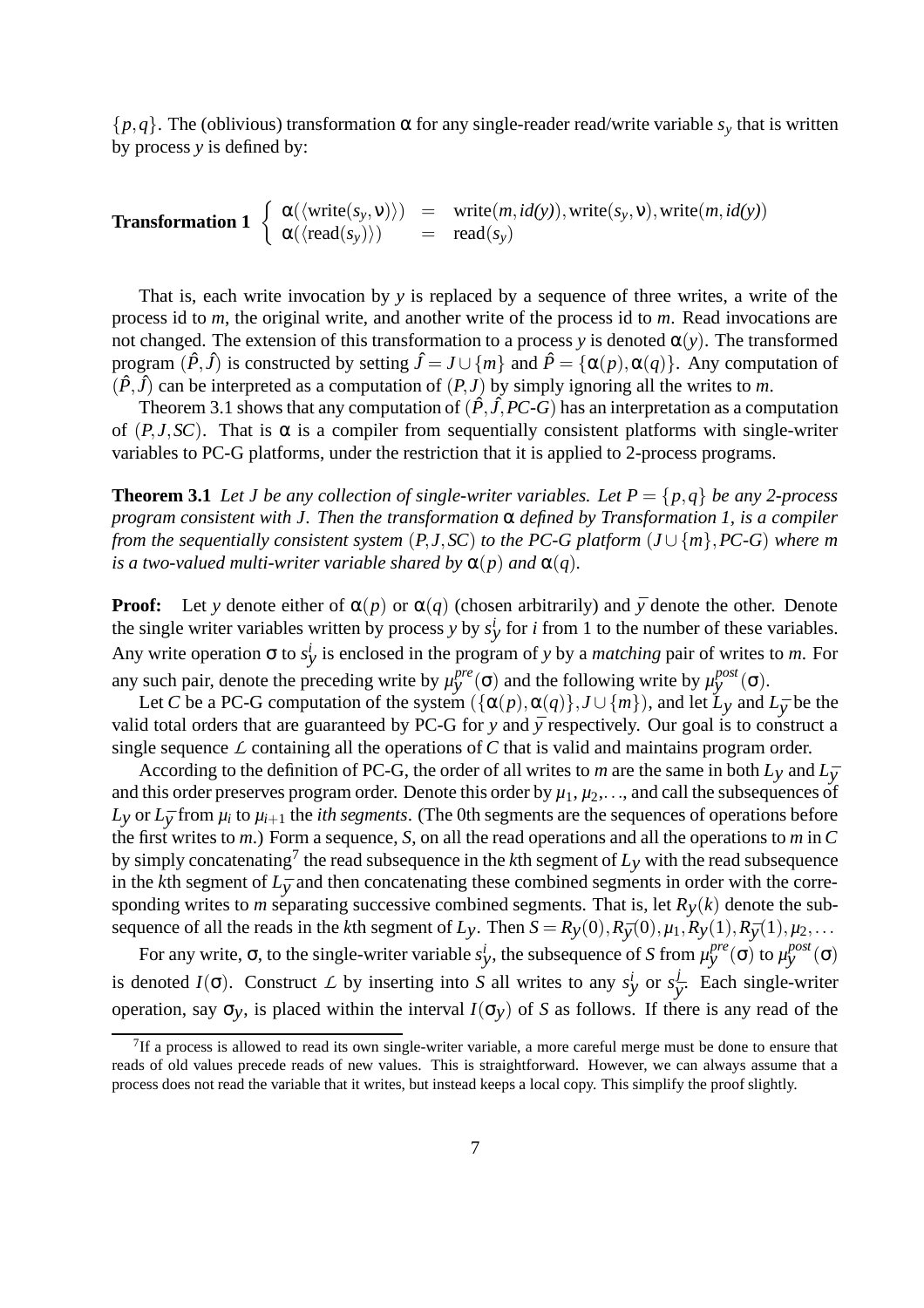value written by  $\sigma_y$  in  $I(\sigma_y)$  then  $\sigma_y$  is placed immediately before the first such read. Otherwise, σ<sub>*y*</sub> is placed immediately before  $\mu_y^{post}$  (σ<sub>*y*</sub>). Observe the following about *L*.

**all operations** *S* contains all operations on *m* (these are only writes) and all reads. Every write to any  $s_y^i$  or  $s_{\overline{\mathfrak{y}}}^j$  $\frac{J}{\overline{y}}$  was inserted into *S* to construct *L*. Thus *L* contains all operations of *C*.

**program** order  $L_y$  and  $L_{\bar{y}}$  are in program order and *S* maintains those orders for its elements. So *S* maintains program order for all writes to *m* and for all reads. Again, because *Ly* maintains program order, for any write  $\sigma$  to any  $s_y^i$ , the only operation by *y* between  $\mu_y^{pre}(\sigma)$  and  $\mu_y^{post}(\sigma)$ in *Ly* and hence in *S* is  $\sigma$ . Therefore, any placement of  $\sigma$  within  $I(\sigma)$  is consistent with program order. Thus *L* is a total order that extends program order.

**validity** Consider a read operation *r* of any  $s^i_{\overline{y}}$  by process *y* that returns the value written to  $s^i_{\overline{y}}$ by the write operation  $\sigma$  by  $\bar{y}$ . Also, let  $\hat{\sigma}$  be any other write to  $s^i_{\bar{y}}$  that follows  $\sigma$  in the program order of *y*. Then *r* must occur after  $\sigma$  and before  $\hat{\sigma}$  in  $L_y$  because  $L_y$  is valid. Since  $L_y$  preserves program order, *r* must therefore occur after  $\mu_{\overline{v}}^{pre}$  $\frac{pre}{\overline{y}}(\sigma)$  and before  $\mu_{\overline{y}}^{post}$  $\int \frac{p}{y}$ <sup>ost</sup> (<del>ô</del>) in *Ly*. The order of *Ly* for all reads and all writes to *m* is maintained by *S* and hence by  $\angle$ . Therefore, *r* must occur after *µ pre*  $y^{pre}_{\bar{y}}(\sigma)$  and before  $\mu_{\bar{y}}^{post}$  $y_{\bar{y}}^{post}(\hat{\sigma})$  in *L*. Because of where  $\sigma$  was inserted into *S*, *r* must occur after  $\sigma$  in *L*. Furthermore, *r* could also occur after  $\hat{\sigma}$  in *L* only if there was another read  $\hat{r}$  of  $s^i_{\overline{y}}$  by *y* that preceded *r* and returned the value of  $\hat{\sigma}$ , causing  $\hat{\sigma}$  to be inserted before  $\hat{r}$ . But then in  $L_v$ ,  $\hat{r}$  must also precede *r*. So in  $L_y$ ,  $\hat{r}$  and *r* return values of  $s^i_{\overline{y}}$  in the opposite order to the order in which these values were written to  $s^i_{\overline{y}}$  according to program order of  $\overline{y}$ . This is impossible because  $Ly$  is valid and maintains program order. Thus *r* must occur in  $\mathcal L$  after  $\sigma$  and before  $\hat{\sigma}$ . Therefore,  $\mathcal L$  is valid.

Since  $\mathcal L$  contains all the operations of  $\mathcal C$ , extends program order and is valid, it is a valid total order of the operations of *C*. Hence, by Definition 2.2, *C* is sequentially consistent, and so is its interpretation for the system  $(P, J, SC)$ .

A few observations are in order. Theorem 3.1 establishes that the interpretation of every PC-G computation of the transformed system is a possible sequentially consistent computation of the original system. We would like to conclude that the transformed system meets the same specification as the original system. Progress is clearly preserved because a computation cannot be stalled or changed by the addition of writes that are never read. Some care is needed to guarantee that safety is preserved. Specifically, for deterministic programs, we need to check that for any computation of the transformed program, its sequentially consistent interpretation was actually permitted by the original system. This holds as long as the original program was assumed to run under an arbitrary scheduler. If, however, the scheduler was somehow constrained by additional assumptions of the specified platform, it is conceivable that the transformed program will produce a computation that, though sequentially consistent, could not have happened under the constrained scheduler. For randomized programs, we also need to check that the probabilities of computations have not been altered. Suppose, for example, in the specified system it is assumed that the scheduler cannot intervene between a random choice and the next operation. Then, in the transformed system, the addition of extra writes would allow the scheduler to intervene, and thus gain some power that it did not originally have. However, as long as the assumptions of the original system assumed both an arbitrary scheduler and atomic random choices (as is generally assumed for sequential consistency) then Theorem 3.1 provides the desired correctness. These conditions are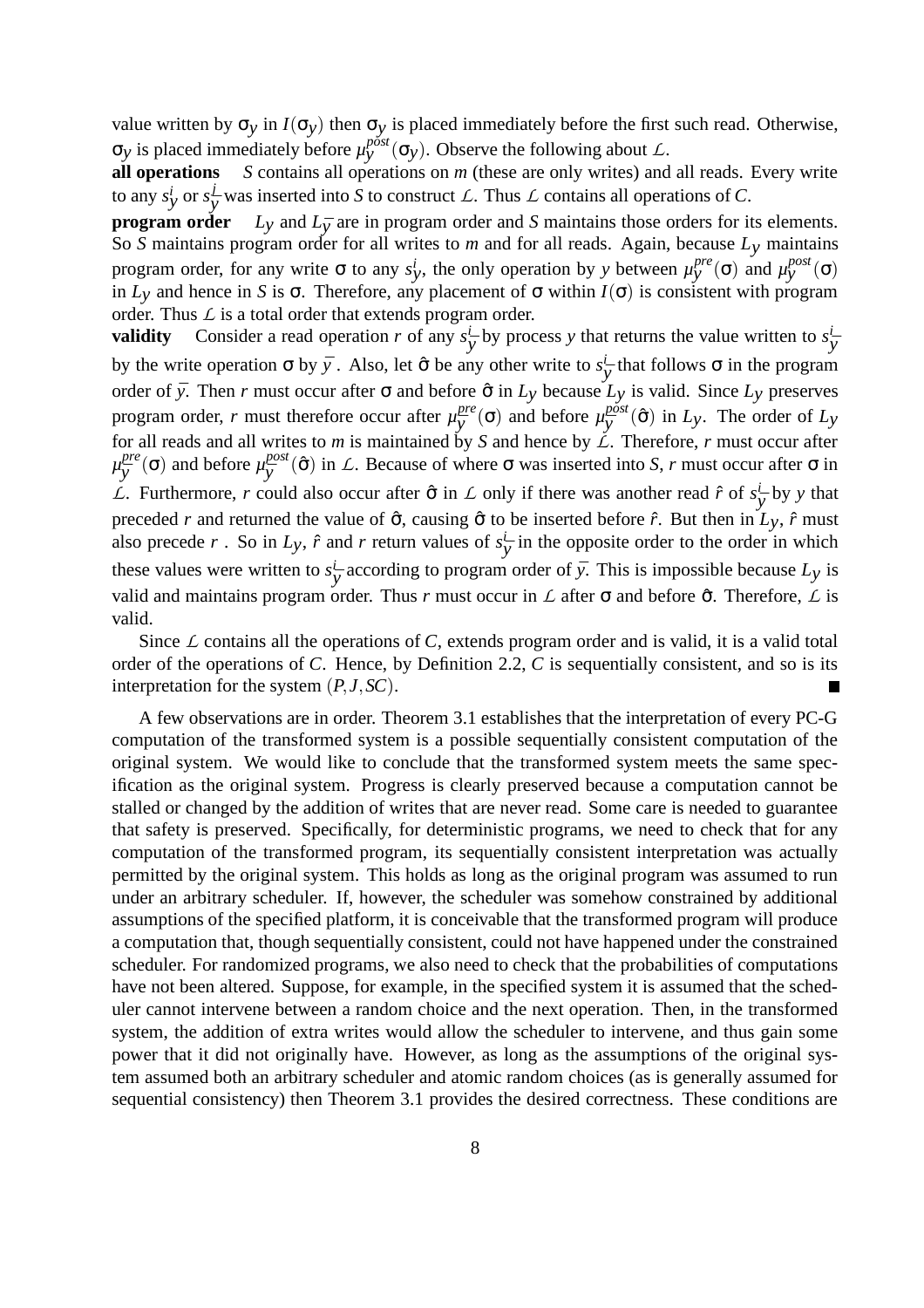met in our application of the theorem in Section 4. Also, because  $\alpha$  is simple straight line code, it preserves properties of the original program. For example, the transformed program is wait-free if the original is.

The code produced by the compiler  $\alpha$  could be inefficient because the accesses to the multiwriter variable must appear to be sequential. However, it describes a general method that can be applied to any two-process program. Further optimization of the number of introduced writes could be achieved by analyzing the properties of the specific program to which it is applied.

### **3.2 Three or more processes**

Transformation 1 is not a compiler for more than 2 processes. Theorem 3.2 showsthat thisfailure is quite general. Call a transformation *write-adding* if all it does is insert additional write operations (to new or existing variables) into the original program.

**Theorem 3.2** *No write-adding program transformation is a compiler from sequentially consistent systems to PC-G platforms with three or more processes.*

**Proof:** Suppose there is such a compiler, and suppose it introduces writes to more than one new variable. Since these writes are never read, the only way they can constrain the set of possible PC-G computations is because all processes must agree on the order of operations to each of these variables. By replacing all these writes with writes to one new muliwriter, the set of possible computations is further constrained. Thus, there is also a write-adding compiler, say  $\alpha$ , that uses only one new multi-writer variable. Observe that any write-adding transformation that adds writes that are a superset of the writes added by  $\alpha$  is also an implementation, because, again this can only further constrain the set of computations and does not eliminate any computation that happens to be sequentially consistent. We conclude that if there is a write-adding compiler, then the transformation  $\alpha^*$  that inserts a write to a single multi-writer variable, say  $m$ , before and after every operation must be one. It remains only to show that  $\alpha^*$  fails to implement some program.

Program 1 is a simple 3-process program  $({p,q,r}, {s_p, s_q})$ .

| <b>Program 1</b> $\langle q: \text{write}(s_q, 2) \rangle$ | $\int p: \text{write}(s_p, I); \text{read}(s_q)$        |
|------------------------------------------------------------|---------------------------------------------------------|
|                                                            | $\left[ r: \text{ read}(s_q); \text{read}(s_p) \right]$ |

Computation 1 is a computation of the transformation by  $\alpha^*$  of Program 1 assuming  $s_p$  and  $s_q$  are initially 0. For clarity the writes to *m* are called pre-write and post-write with each matching pair writing a distinct value.

| $\hat{p}$ : pre-write <sub>p</sub> (m,p1); write( $s_p, 1$ ); post-write <sub>p</sub> (m,p1);<br>pre-write <sub>p</sub> (m,p2); read( $s_q$ ) = 0; post-write <sub>p</sub> (m,p2)\n  |
|--------------------------------------------------------------------------------------------------------------------------------------------------------------------------------------|
| $\hat{q}$ : pre-write <sub>q</sub> (m,q1); write( $s_q, 2$ ); post-write <sub>q</sub> (m,q1)\n                                                                                       |
| $\hat{r}$ : pre-write <sub>r</sub> (m,r1); read( $s_q$ ) = 2; post-write <sub>r</sub> (m,r1);<br>pre-write <sub>r</sub> (m,r2); read( $s_p$ ) = 0; post-write <sub>r</sub> (m,r2);\n |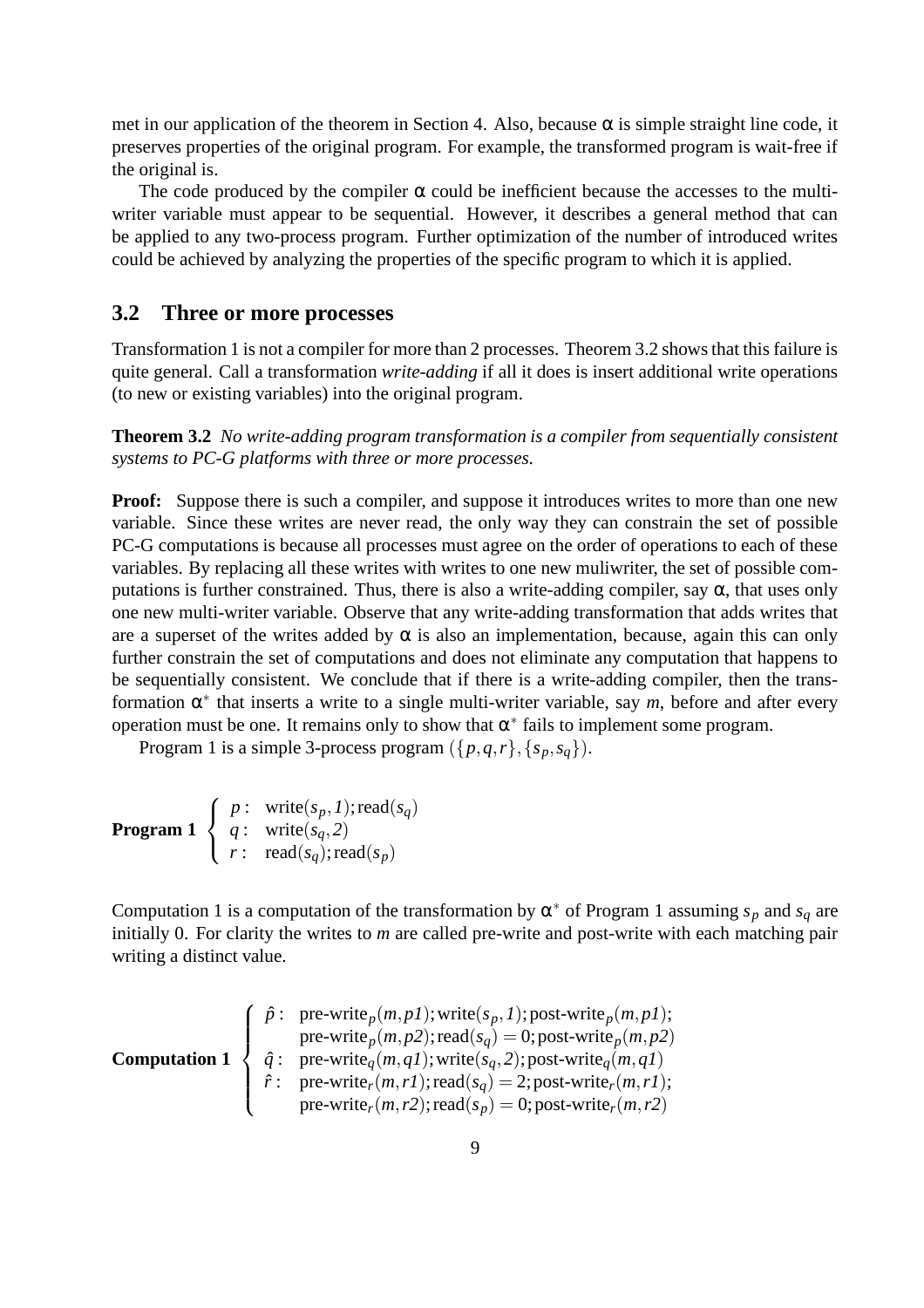Consider the following orders for operations of Computation 1

$$
(O|p \cup O|w, \xrightarrow{L_p}) = (\text{pre-write}_p(m, p1); \text{pre-write}_q(m, q1); \text{write}(s_p, 1); \text{pre-write}_r(m, r1);
$$
\npost-write}\_r(m, r1); \text{pre-write}\_r(m, r2); \text{post-write}\_p(m, p2); \text{root-write}\_p(m, p2);\n
$$
\text{pre-write}_p(m, p2); \text{read}(s_q) = 0; \text{post-write}_p(m, p2); \text{write}(s_q, 2);
$$
\npost-write}\_q(m, q1))\n
$$
(O|q \cup O|w, \xrightarrow{L_q}) = (\text{pre-write}_p(m, p1); \text{pre-write}_q(m, q1); \text{write}(s_p, 1); \text{pre-write}_r(m, r1);
$$
\npost-write}\_r(m, r1); \text{post-write}\_r(m, r2); \text{post-write}\_r(m, r2); \text{post-write}\_p(m, p2);\n
$$
(O|r \cup O|w, \xrightarrow{L_r}) = (\text{pre-write}_p(m, p1); \text{pre-write}_p(m, q1); \text{write}(s_q, 2); \text{post-write}_q(m, q1))
$$
\n
$$
(O|r \cup O|w, \xrightarrow{L_r}) = (\text{pre-write}_p(m, p1); \text{pre-write}_q(m, q1); \text{write}(s_q, 2); \text{post-write}_r(m, r1); \text{read}(s_q) = 2; \text{post-write}_r(m, r1); \text{pre-write}_p(m, p2); \text{post-write}_r(m, r2); \text{root-write}_p(m, p2); \text{post-write}_p(m, p2); \text{post-write}_p(m, p2); \text{post-write}_p(m, q1))
$$

Each of these orders contains all write operations and the reads of one process. Each order is valid. Each has the same ordering on writes to *m*. Each maintains program order. So Computation 1 satisfies PC-G.

The interpretation of Computation 1 as a computation of  $({p,q,r},{s_p},{s_q})$  is Computation 2, which is clearly not sequentially consistent.

**Computation 2** 
$$
\begin{cases} p: \text{ write}(s_p, 1); \text{ read}(s_q) = 0\\ q: \text{ write}(s_q, 2)\\ r: \text{ read}(s_q) = 2; \text{ read}(s_p) = 0 \end{cases}
$$

We conclude that there is no write-adding compiler to PC-G platforms for even very restricted 3-process systems. So any potential compiler for more than 2 processes, even for just single-writer variables, must read some multi-writer variables. Furthermore, a similar proof technique can be used to also eliminate the possibility of an implementation that both reads and writes a single additional multi-writer variable.

 $\blacksquare$ 

**Theorem 3.3** *No program transformation that uses only one additional variable and any number of reads and writes is a compiler from sequentially consistent systems to PC-G platforms.*

## **4 Expected Wait-Free Test-and-Set**

Since a Test&Set object has consensus number two [3], Test&Set has no deterministic waitfree implementation using read/write variables even with sequentially consistent memory. In this section, the transformation of Section 3 is used to implement a randomised wait-free Test&Set program in a system that is not sequentially consistent, namely PC-G, using only read/write variables. This is the first (expected) wait-free Test&Set implementation for a weak consistency model. First we specify a Test&Set multiprocess system.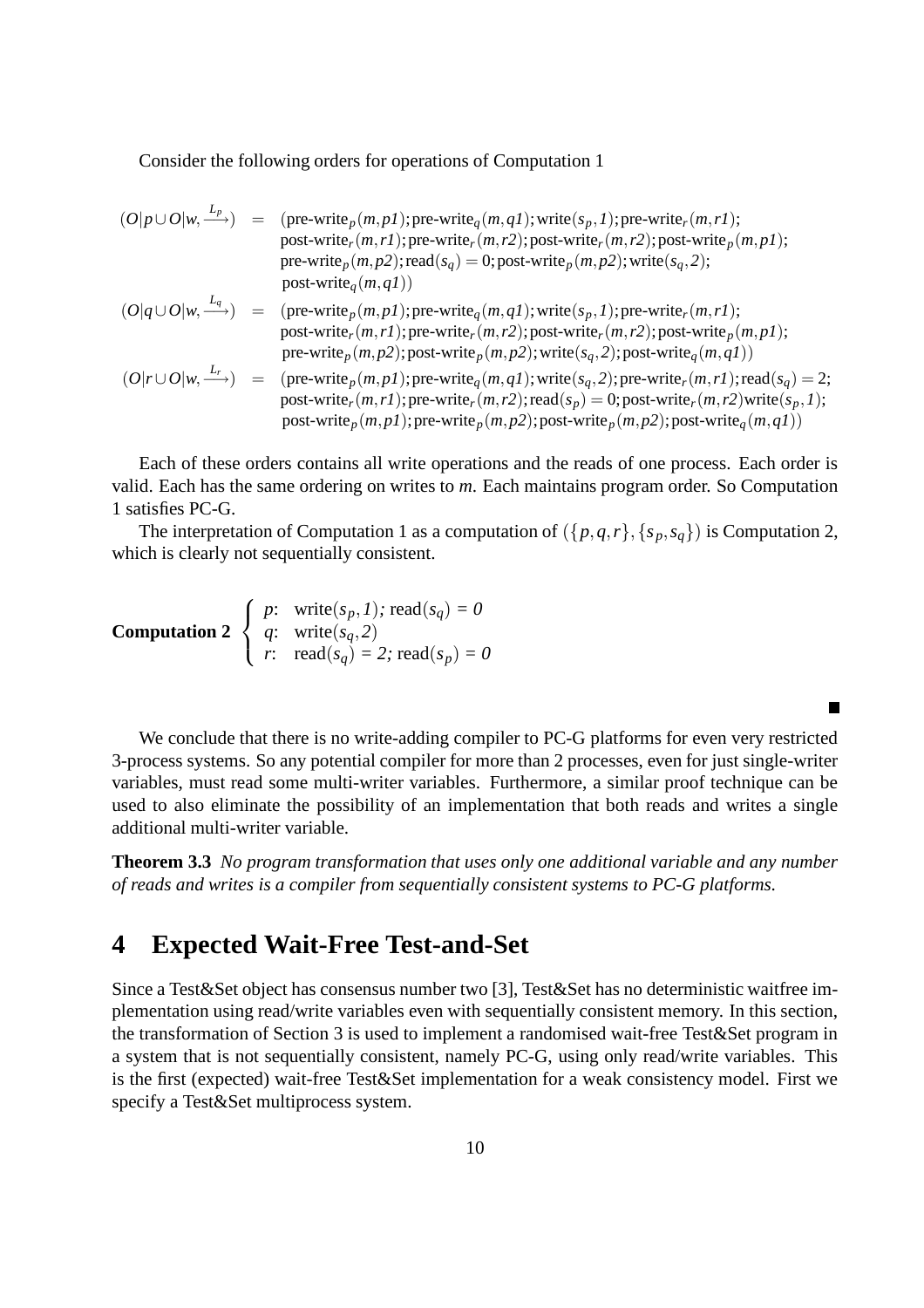A Test&Set *object*, *y*, has initial value 0 and supports the operations:  $\langle test&set(v) \rangle = b$ , which returns the value  $b \in \{0,1\}$ , and  $\langle \text{reset}(y) \rangle$  which set the value of *y* to 0. A sequence of  $\langle \text{test} \& \text{set} \rangle$ and  $\langle$ reset $\rangle$  operations to *y*, is valid if the first operation in the sequence and the first operation after each  $\langle \text{reset}(y) \rangle$  is  $\langle \text{test} \&set(y) \rangle = 0$  and all other  $\langle \text{test} \&set(y) \rangle$  operations are  $\langle \text{test} \&set(y) \rangle = 1$ . For the operation  $\langle test\&set(y)\rangle = b$  the invocation component is  $\langle test\&set(y)\rangle$  and the response is *b*. The response to the operation invocation  $\langle \text{reset}(y) \rangle$  is an acknowledgement.

A *Test&Set* process, *p* has the code structure:

#### **repeat**

```
if \langle \text{test} \&set(\mathbf{y}) \rangle = 0 then
                    \langleexclusion section(p)\rangle\langle \text{reset}(y) \rangleelse
                    \langleremainder(p)\rangleend-if
until done
```
where *y* is a Test&Set object and the operations of  $\langle$ remainder $(p)$  and  $\langle$ exclusion section $(p)$  are any operations applied to any objects other than *y*.

A Test&Set system is a system  $(P, \{y\}, \mathcal{SC})$  where P is a collection of Test&Set processes and *y* is a Test&Set object. The requirement that any computation of the Test&Set system be sequentially consistent, together with the definition of the Test&Set processes and object, is enough to ensure that any interleaving of the operations of the processes into a valid total order, will never have more than one process whose most recent operations was  $\langle test&set(v) \rangle = 0$ . So our system provides what we expect from a Test&Set object (no two processes can "simultaneously" be in  $\langle$ synchronized section $\rangle$ ). The definition however is time-independent; it does not rely on a global clock. In addition to the safety requirement, which is captured by the definition of a Test&Set object combined with sequential consistency, the system must also satisfy the *Progress* and *Expected Wait-Freedom* properties.

*Progress:* Whenever some process, p, has its program counter at  $\langle \text{test} \&set(y) \rangle$  eventually, some process *q* will have its program counter at  $\langle \text{reset}(y) \rangle$  under the assumption that  $\langle \text{exclusion section}(p) \rangle$ is finite. *Expected Wait-Freedom:* With probability one, each process p completes  $\langle \text{test&set}(y) \rangle$ in a finite number of steps.

In this section we show how to implement the Test&Set system on a PC-G platform.

#### **Two-process case**

Wait-free Test&Set cannot be deterministically implemented with just read/write variables even on a Linearizable platform [13]. However, Tromp and Vitanyi [18] gave a 2-process randomized algorithm that uses only two single-writer variables. Hence, by Theorem 3.1, Transformation 1 applied to their solution provides an implementation of expected wait-free Test&Set on a PC-G platform.

Figure 3 reproduces Tromp and Vitany's Test&Set algorithm [18] (all non-boxed operations). In this figure,  $s_i, s_j \in \{me, you, choose, rst\}$  and  $random(me, you)$  denotes a fair coin flip to choose between *me* and *you*. The original algorithm corresponds to the program  $({i, j}, {s_i, s_j})$ . The figure also shows the transformation to  $(\{\alpha(i), \alpha(j)\}, \{s_i, s_j, m\})$ , using Transformation 1.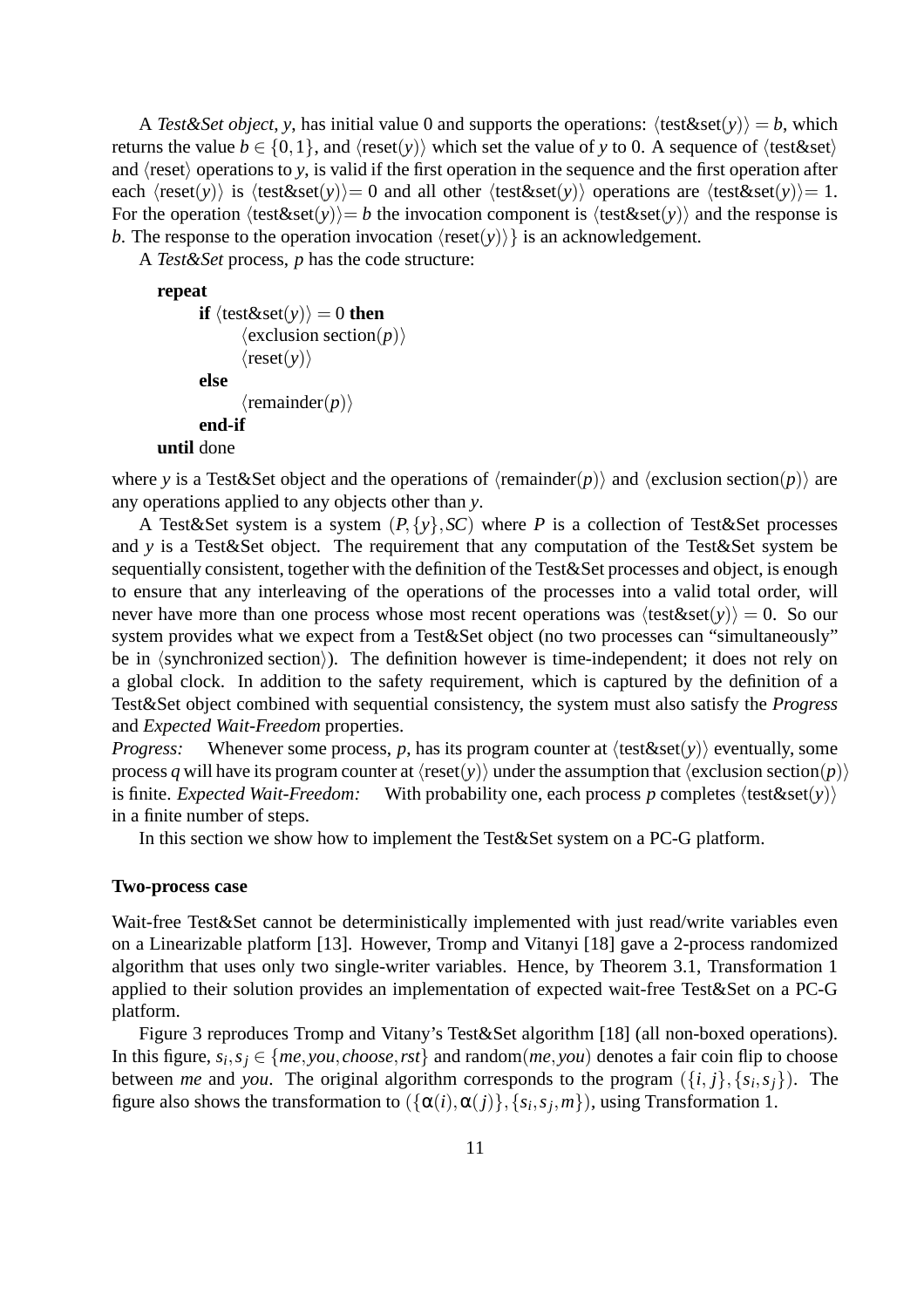

Figure 3: Waitfree Test-and-Set program for a PC-G platform

The program of process *i* is shown; process *j*'s is symmetric  $(j = 1 - i)$ . The invocations that are enclosed in boxes correspond to the transformation. Note that each write to the single-writer variable *s<sup>i</sup>* is preceded and followed by a box.

**Corollary 4.1** *The program given in Figure 3 is an implementation of expected wait-free Test&Set on a PC-G platform with 2 processes.*

### **The general case**

Since we only require sequential consistency (versus Linearizability) for Test&Set programs, a general solution for any number of processes can be achieved using a classical tournament tree construction. Informally, the processes are arranged at the leaves of a balanced binary tree. A successful 2-process  $\langle$  test $\&$ set $\rangle$  (returning 0) advances the winner to the parent node. A successful *n*-process  $\langle$  test&set $\rangle$  completes at the root. The winning process executes the *n*-process  $\langle$  reset $\rangle$  by executing a 2-process  $\langle \text{reset} \rangle$  for each node along its reversed path from the root to its original leaf. To complete their failed Test&Set operation. losing processes must also execute reset on the reversed path from the last node they won to their original leaf position,

The single-writer variables needed for the 2-process Test&Set are no longer single-writers in the general-case construction. Each process can potentially write variables associated with any node on the path from the process's leaf node to the root. However, by the correctness of the 2-process program, only one "winner" is allowed to advance to a parent node. That is, by the nature of 2-process Test&Set, there cannot be more than one process competing at the same node "simultaneously".

This particular algorithm is an example of a *n*-process program that uses multi-writer variables that is implemented on a PC-G platform by transformation  $\alpha$  even though the same transformation fails for some 3-process single-writer algorithms.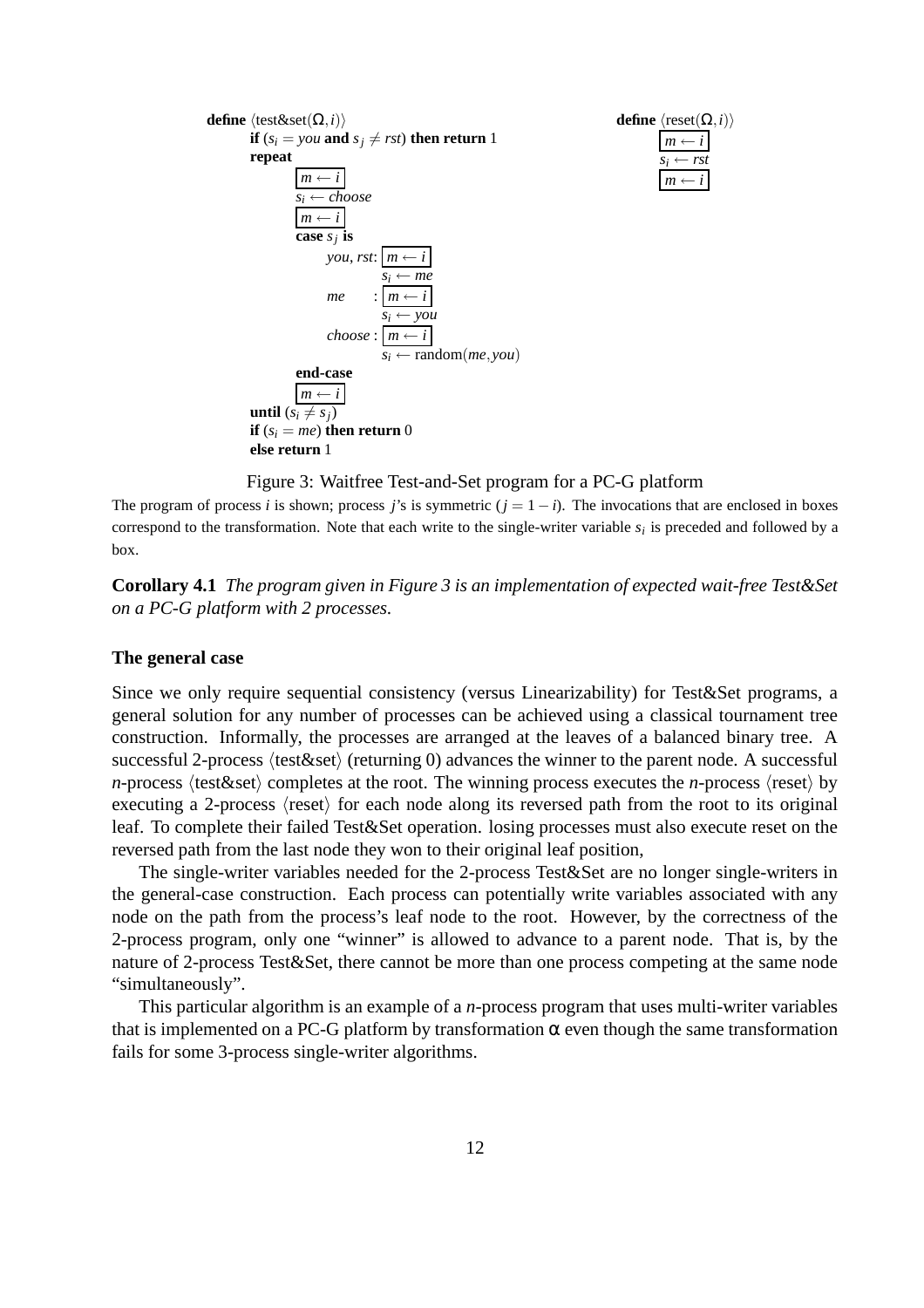# **5 Conclusion**

The question remains whether there is a "simple" compiler that converts any sequentially consistent program (or a large class of them) to an equivalent one for a PC-G platform. It is possible that reading and writing several multi-writers breaks the impasse, though we conjecture that any such solution will not provide wait-freedom. The partial progress reported in this paper has substantial implications. There are important 2-process programs that use only single-writer variables, which can be compiled for the PC-G platform. Tromp and Vitanyi's expected wait-free Test&Set is an example.

### **References**

- [1] M. Ahamad, R. Bazzi, R. John, P. Kohli, and G. Neiger. The power of processor consistency. In *Proc. 5th Int'l Symp. on Parallel Algorithms and Architectures*, pages 251–260, June 1993. Technical Report GIT-CC-92/34, College of Computing, Georgia Institute of Technology.
- [2] J. Goodman. Cache consistency and sequential consistency. Technical Report 61, IEEE Scalable Coherent Interface Working Group, March 1989.
- [3] M. Herlihy. Wait-free synchronization. *ACM Trans. on Programming Languages and Systems*, 13(1):124–149, January 1991.
- [4] M. Herlihy and J. Wing. Linearizability: A correctness condition for concurrent objects. *ACM Trans. on Programming Languages and Systems*, 12(3):463–492,July 1990.
- [5] L. Higham, L. Jackson, and J. Kawash. Specifying memory consistency of write buffer multiprocessors. In Preparation.
- [6] L. Higham and J. Kawash. Java: Memory consistency and process coordination (extended abstract). In *Proc. 12th Int'l Symp. on Distributed Computing, Lecture Notes in Computer Science volume 1499*, pages 201–215, September 1998.
- [7] L. Higham and J. Kawash. Bounds for mutual exclusion with only processor consistency. In *Proc. of the 14th Int'l Conf. on Distributed Computing, Lecture Notes in Computer Science volume 1914*, pages 44–58, October 2000.
- [8] L. Higham and J. Kawash. Memory consistency and process coordination for SPARC multiprocessors. In *Proc. of the 7th Int'l Conf. on High Performance Computing, Lecture Notes in Computer Science volume 1970*, pages 355–366, December 2000.
- [9] J. Kawash. *Limitations and Capabilities of Weak Memory Consistency Systems*. Ph.D. dissertation, Department of Computer Science, The University of Calgary, January 2000.
- [10] L. Lamport. A new solution of Dijkstra's concurrent programming problem. *Communication of the ACM*, 17(8):453–455, August 1974.
- [11] L. Lamport. How to make a multiprocessor computer that correctly executes multiprocess programs. *IEEE Trans. on Computers*, C-28(9):690–691, September 1979.
- [12] R. J. Lipton and J. S. Sandberg. PRAM: A scalable shared memory. Technical Report 180-88, Department of Computer Science, Princeton University, September 1988.
- [13] M. Loui and H. H. Abu-Amara. *Advances in Computing Research*, volume 4, chapter Memory Requirements for Agreement Among Unreliable Asynchronous Processes, pages 163–183. JAI Press, 1987.
- [14] D. Mosberger. Memory consistency models. *ACM Operating Systems Review*, 27(1):18–26, January 1993.